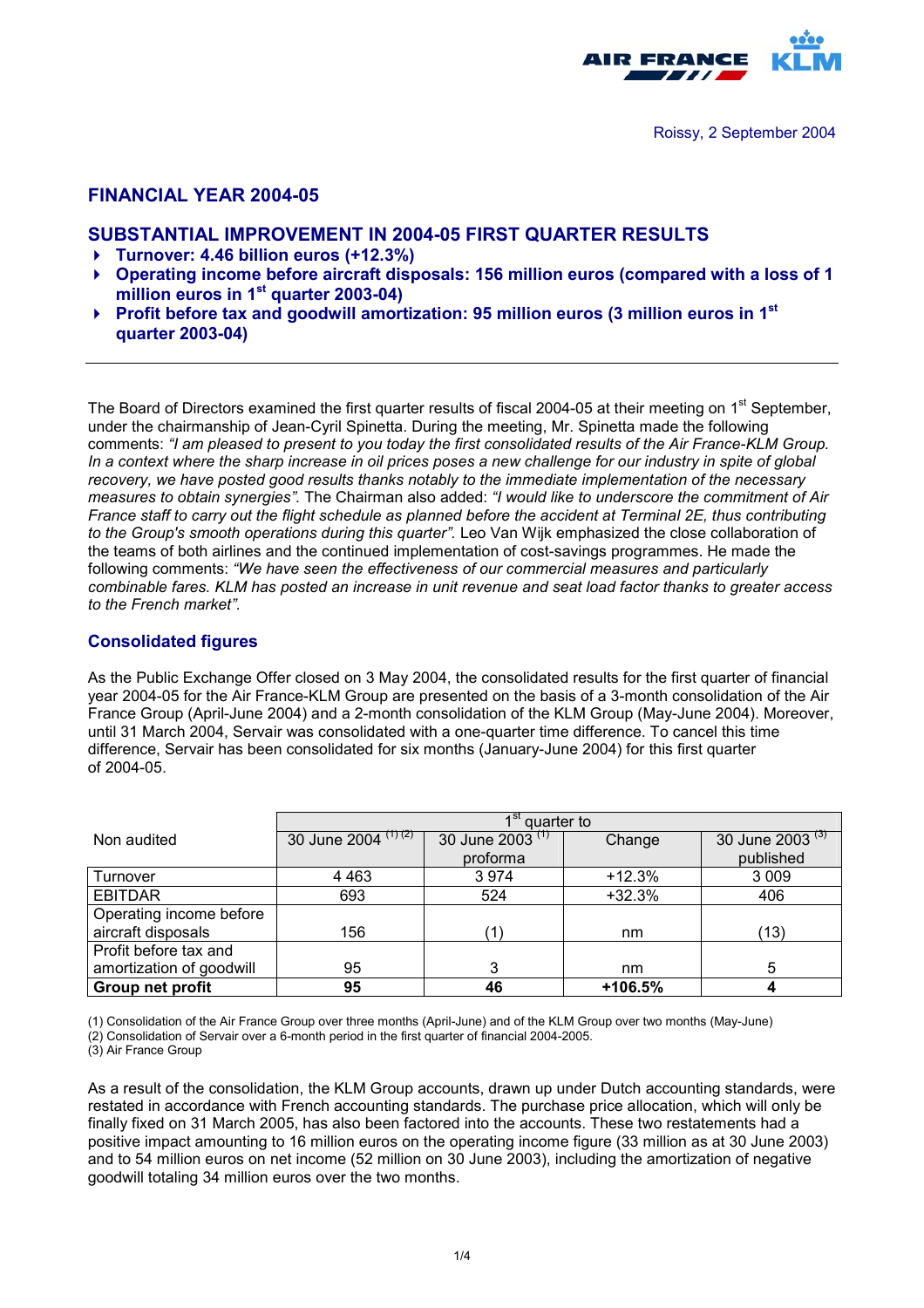# **Results: 156 million euros operating income before aircraft disposals**

The Air France-KLM Group saw sustained growth in its operations in a business environment that, although improving, remains difficult. Traffic grew by 16.9% during the quarter on a 12.9% increase in capacity, leading to a 2.7-point improvement in load factor to 77.7%. In spite of the increase of the oil price, the costcontrol measures implemented by both airlines enabled the Group to post an operating income of 156 millions before aircraft disposals.

On a 12.3% increase in turnover to 4.46 billion euros, operating expenses rose by only 8.4% to 4.31 billion euros, despite the sharp increase in the fuel bill. The consolidation of an additional quarter for Servair accounts for approximately 1% of the increase in turnover and for 1.1% of the increase in operating expenses.

The main changes in operating expenses are as follows:

- Fuel costs rose by 19.6% to 544 million euros, compared with 455 million in the quarter to 30 June 2003. due to the combined impact of a +11% volume effect and an increase in the price of jet fuel of 28% and of an 7% fall in the dollar exchange rate. Hedging contracts generated savings of 59 million euros, or 13% of the total fuel charge.
- Chartering expenses rose by 17.9% to 132 million euros, compared with 112 million in the quarter to 30 June 2003, mainly due to the accounting of the Korean Air code-share operations in revenues and charges whereas the net balance had been posted last year.
- The sharp, 21.7%, increase in catering expenses is mainly due to the 2-quarter consolidation of Servair and to higher activity levels.
- Sales and distribution expenses increased by 11.6% to 356 million euros, against 319 million in the period as of 30 June 2003, due to the resumption of the Group's advertising campaigns.
- Payroll costs rose by 6% to 1.39 billion euros compared with 1.31 billion euros in the quarter to 30 June 2003. Excluding the impact of the consolidation of Servair, this increase would have been limited to 4.4% including 2.4% in wages and 8.1% in payroll taxes, mainly due to the reform of subsidies linked to the deployment of the 35-hour week in France. The average staff count dropped by 1.8% to 102,412 employees.

Unit costs measured in terms of Equivalent Available Seat-km (EASK) fell by 4.8% (down 5.1% at constant exchange rates and fuel costs).

EBITDAR (Earnings Before Income Tax, Depreciation, Amortization and Operating Leases) totalled 693 million euros compared with 524 million euros in the year-earlier period – an increase of 32.3%.

Operating income before aircraft disposals has gone from a loss of one million euros in the quarter ending 30 June 2003 to a profit of 156 million euros in the three months to 30 June 2004. After aircraft disposals, operating income came in at 157 million euros as against 12 million euros last time.

Net interest charges reduced to 50 million euros, compared with 54 million euros in the quarter ending 30 June 2003, but financial result deteriorated (loss of 79 million euros in the quarter to 30 June 2004 compared with a loss of 12 million last year) due to foreign exchange losses of 14 million euros as against a foreign exchange gain of 31 million euros last year and to a provision of 15 million euros (of which 11 million euros relating to OPODO), compared with write-backs of 12 million euros in the quarter to 30 June 2003.

After integrating 17 million euros in profits from companies consolidated under the equity method, and 30 million euros in goodwill amortization gains, Group net profit increased by 106.5% to 95 million euros, compared with a 46 million profit in the three months to 30 June 2003.

# **Financial situation**

Investment over the period totaled 624 million euros. This was entirely financed out of operating cash flow in the amount of 633 million euros and by the proceeds from aircraft disposals, amounting to 25 million euros. On the basis of consolidated net debt of 5.5 billion euros and a shareholder equity of 5.0 billion euros, the Group's debt/equity ratio comes in at 1.09. As at 30 June 2004 the Group totaled net cash and equivalent of 2.6 billion euros and a credit facility of 1 billion euros.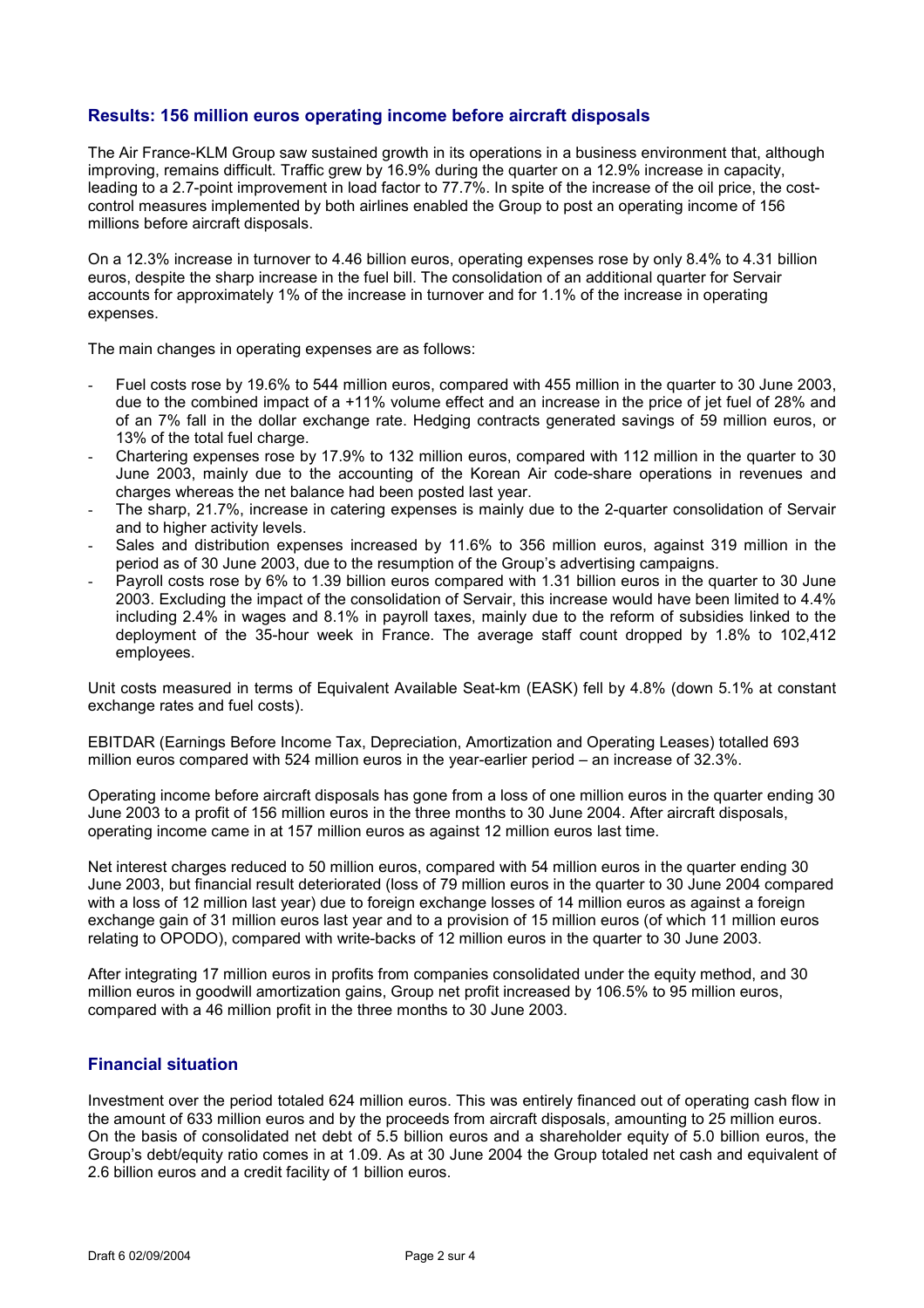# **Sector information**

#### **Passenger business**

Over the period, passenger activity grew by 16.9% on a 12.9% increase in capacity, taking the seat-load factor 2.7 points higher to 77.7%.

Passenger turnover totaled 3.55 billion euros, up 12.2%. Revenue per available seat kilometer was down 0,5% but increased by 1.5% at constant change rates. Unit costs fell by 4,8% and 5,2% at constant change rates and fuel costs. Operating income before aircraft disposals amounted to 121 million, compared with an operating loss of 18 million in the three months to 30 June 2003.

#### **Cargo business**

Cargo operations recovered strongly on an 11.7% increase in traffic. The load factor was down slightly, by 0.7 of a percentage point, at 67.7%, on a 12.8% capacity increase. Turnover came in at 537 million euros. Yield per revenue tonne-km fell by 2.7% and by 0.3% at constant change rates. Unit costs were down by 4,7% and 5,5% at constant change rates and fuel costs. Operating income before aircraft disposals in cargo operations amounted to 10 million euros, as against 3 million a year earlier.

#### **Maintenance business**

Third-party turnover from MRO operations increased by 5.7% to 185 million euros generating an operating profit of 10 million euros, compared with 5 million in the three months to 30 June 2003.

#### **Other activities**

Other activities generated turnover of 193 million euros, of which 44 million euros as a result of the 3-month additional consolidation of Servair. Operating income from other activities, including aircraft disposals, amounted to 16 million, (22 million in the quarter to 30 June 2003), of which 16 million from the Transavia subsidiary.

# **Outlook for the current financial year**

The current quarter started off with a satisfactory level of activity, bolstered by the advanced bookings for the next few months, as well as a further steep increase in oil prices. Based on an average market price of 40 dollars per barrel of the rest of the 2004-05 financial year, and taking into account the fuel surcharges already implemented, the Air France-KLM group confirms its target of a substantial rise in operating income before aircraft disposals. According to this assumption and, given our hedge over the next few months, any change of one dollar in the barrel price will have an estimated impact of 5 million dollars per month.

# **Calendar**

**Thursday 2 September 2004**: Analysts' meeting with audio-web conference at 3:00 pm (Paris time)

- To connect to the conference call, please dial 00 44 207 162 0125 (password: Air France)

- To visualize the presentation, go to the following website:

**[http://airfrance.momentys.com](http://airfrance-q3.momentys.com/)** (password: AFRQ1)

- For instant replay, please dial 00 44 208 288 4459 (code: 198612)